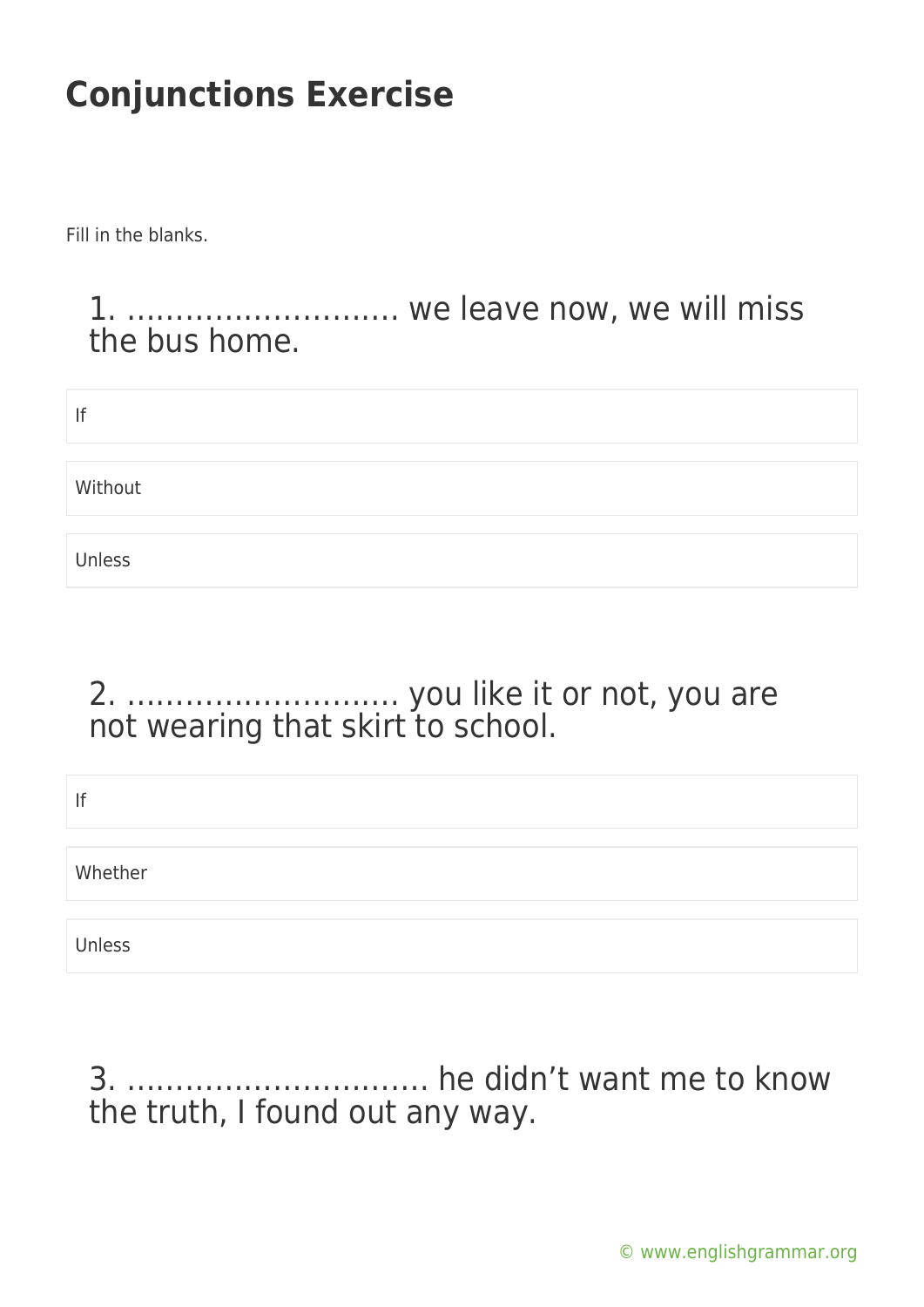| Although |  |  |
|----------|--|--|
|          |  |  |
| However  |  |  |
|          |  |  |
| If       |  |  |

4. I couldn't enjoy the outing ………………………. it was too cold.

because

so

though

#### 5. ………………………… he had bet on the wrong horse, he lost a lot of money.

Please select 2 correct answers

Since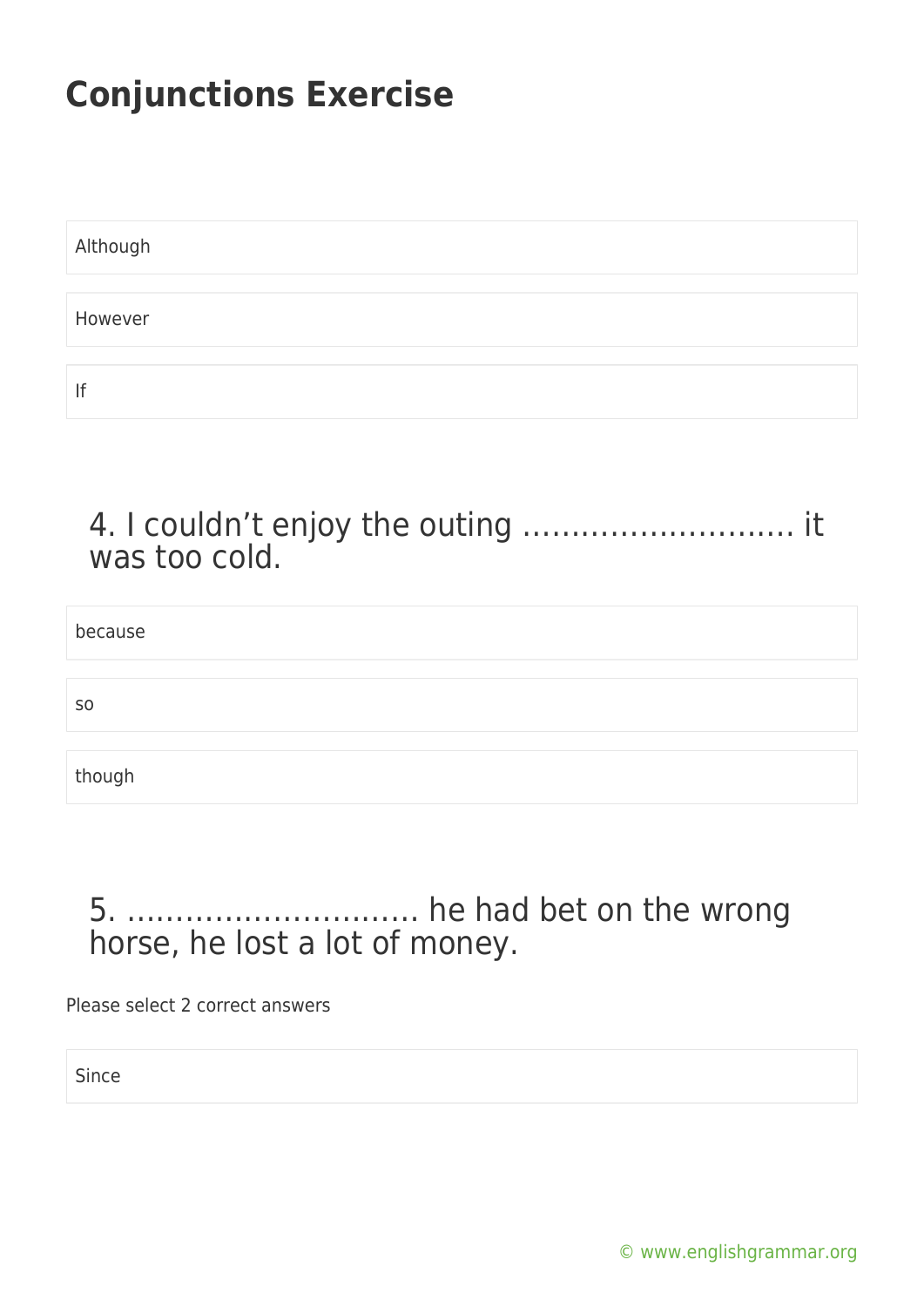If As

#### 6. He couldn't buy the ring ………………………….. he didn't have enough money.

| because        |  |
|----------------|--|
|                |  |
| S <sub>0</sub> |  |
|                |  |
| however        |  |

#### 7. The streets were wet ………………………….. it rained last night.

for

because

Either could be used here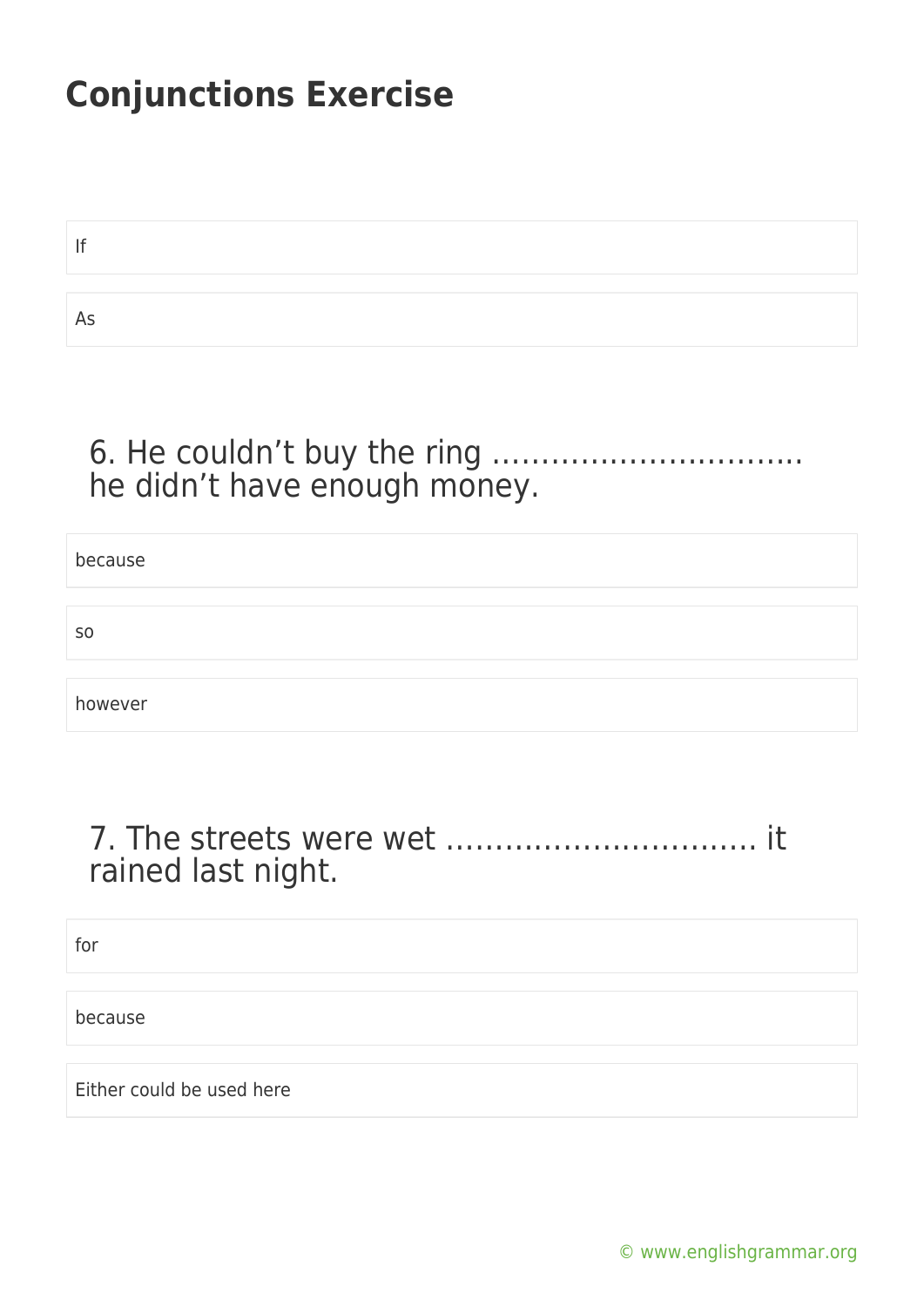8. ……………………….. you are late to bed, you will feel sleepy in the morning.

| lf      |  |
|---------|--|
|         |  |
| Unless  |  |
|         |  |
| Whether |  |

#### 9. ………………………… you leave office a little early today, we cannot go to movies.

Unless

If

Whether

### 10. ………………………… I were you, I would not go there all alone.

If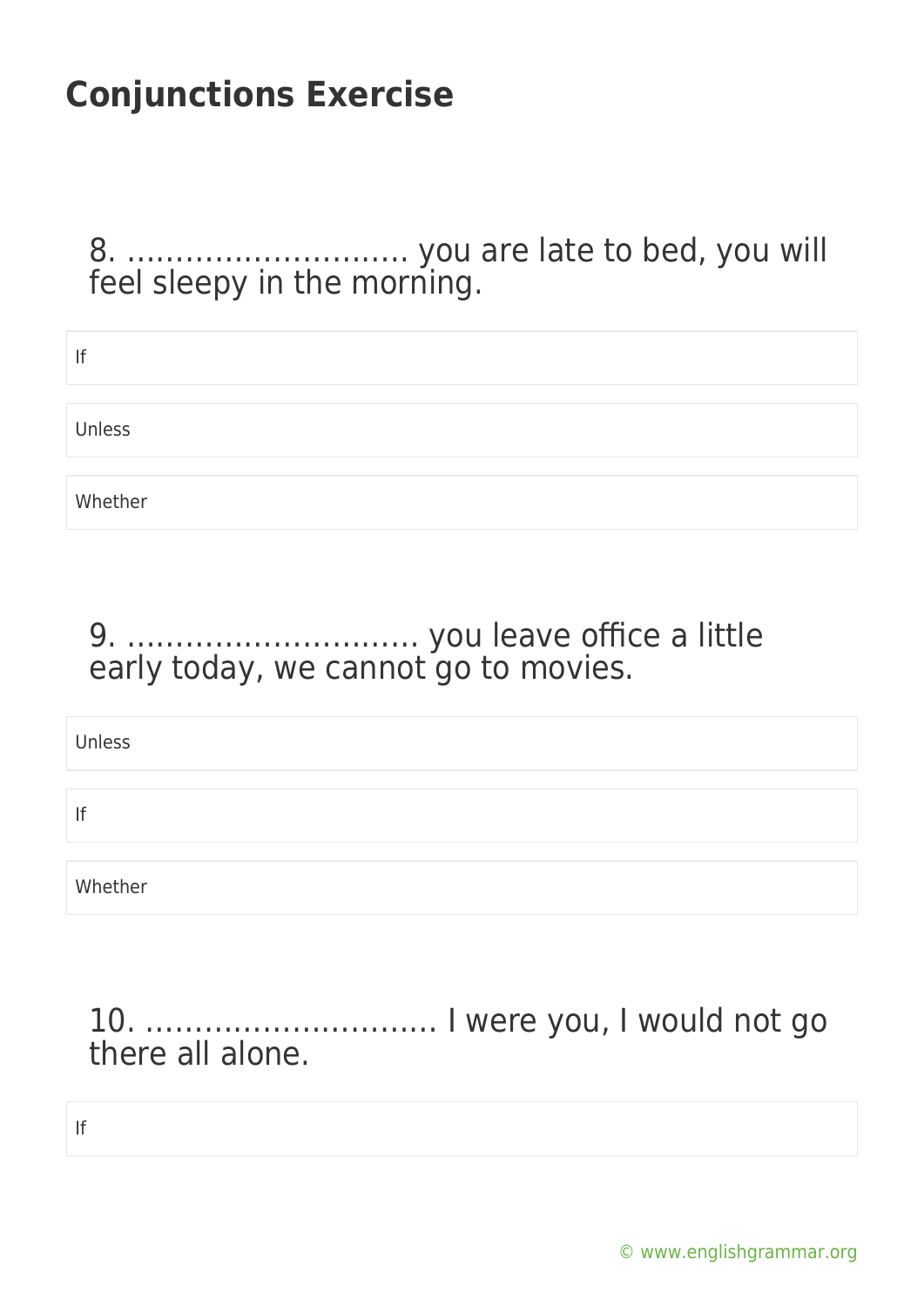Unless

Whether

### 11. …………………….. she was not there, I spoke to her mother.

| As     |  |  |  |
|--------|--|--|--|
|        |  |  |  |
| lf     |  |  |  |
|        |  |  |  |
| Though |  |  |  |

### 12. He finished first ……………………….. he started late.

Please select 2 correct answers

although

as

[© www.englishgrammar.org](https://www.englishgrammar.org/)